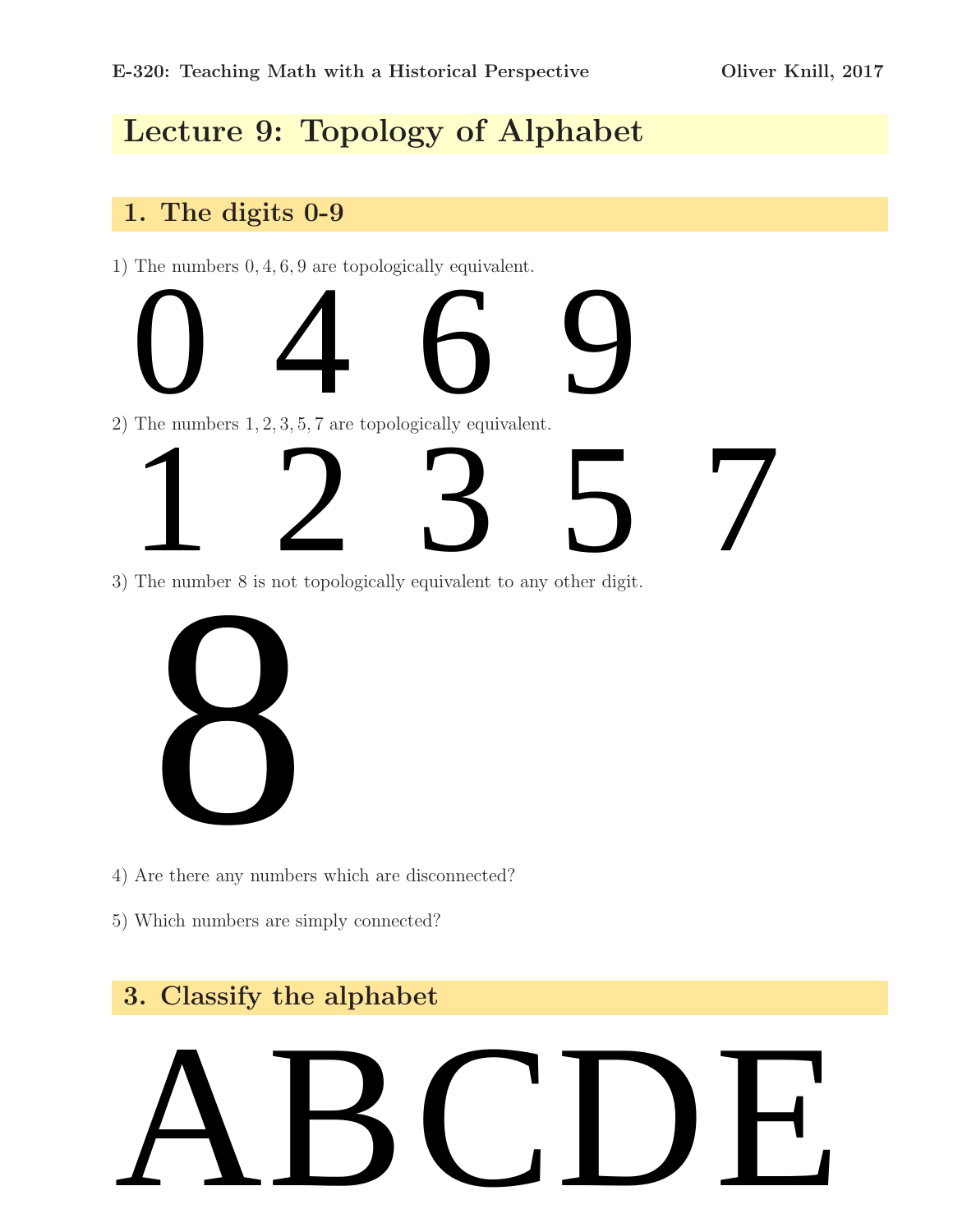# FGHI J KLMNO PORST UVW XYZ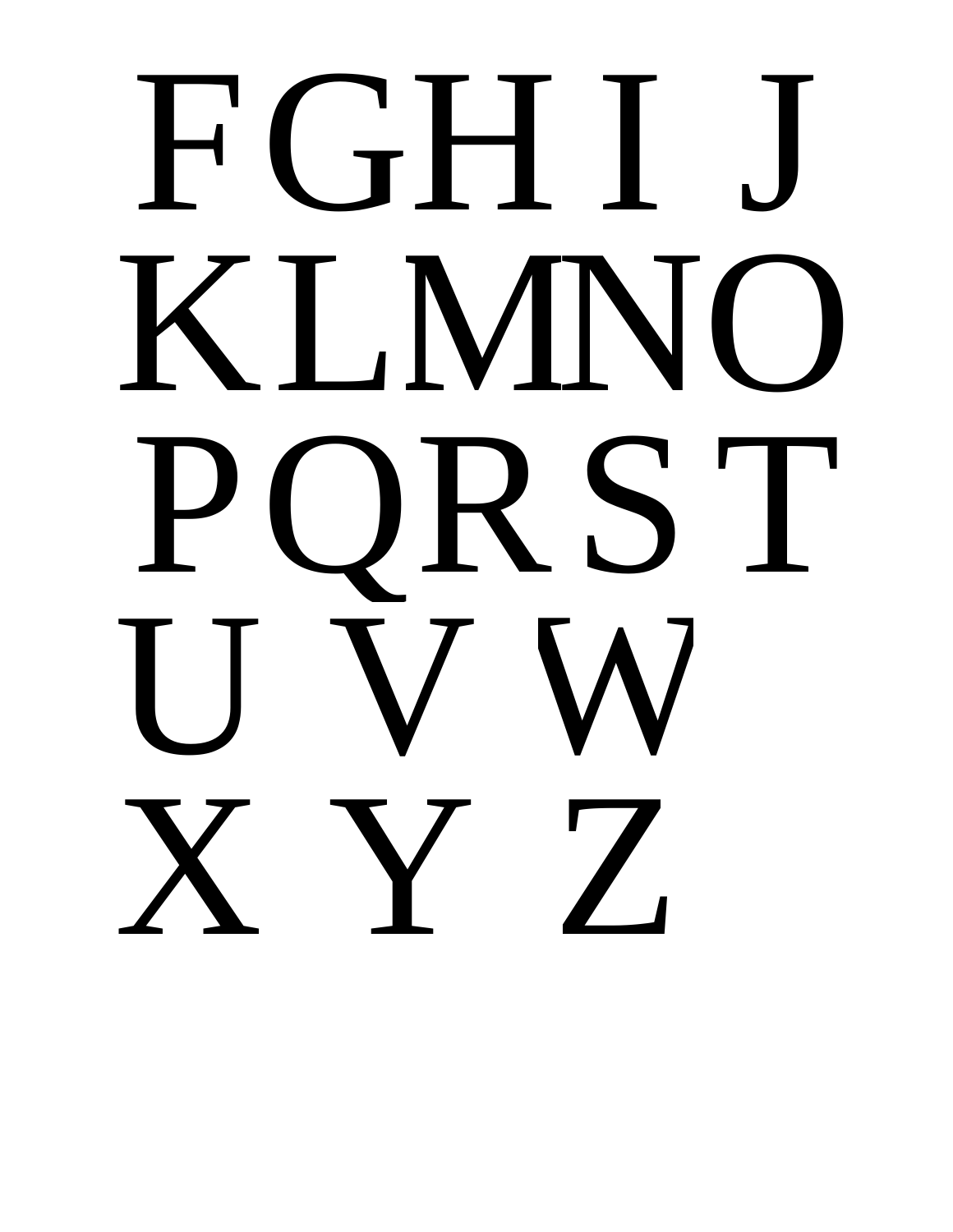#### 2. Euler Characteristic



1) Compute the Euler Characteristic  $V - E + F$  for the cube

| Vertices $V$ | Edges $E$ | Faces $F$ |
|--------------|-----------|-----------|
|              |           |           |
|              |           |           |



2) Cutting the corners of the cube produces 8 new faces and renders the old faces octagonal. Count the Euler characteristic of the new object which is now a semi-regular polyhedron.

| Vertices V | Edges $E$ | Faces $F$ |
|------------|-----------|-----------|
|            |           |           |
|            |           |           |

3) Start again with the cube, but now cut each of the faces into 4 faces by drawing the diagonals in the squares. If the midpoints are lifted up a bit so that all triangles become equilateral, the new object is called a stellation of the cube. It is an other semi-regular polyhedron.

| Vertices V | Edges $E$ | Faces <i>F</i> |
|------------|-----------|----------------|
|            |           |                |
|            |           |                |

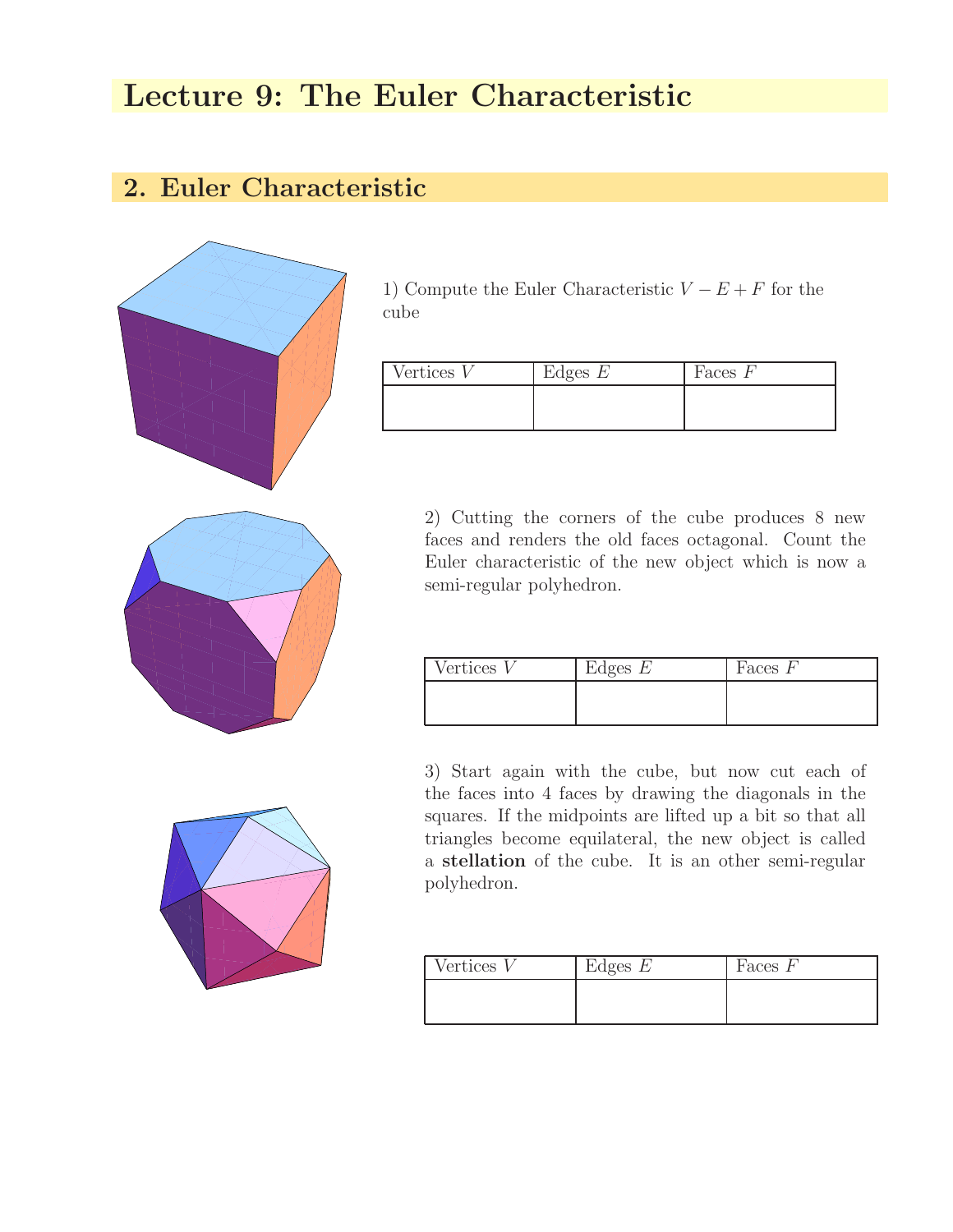# 3. Topology of cloths

Which of the following pieces of cloth are topologically equivalent?

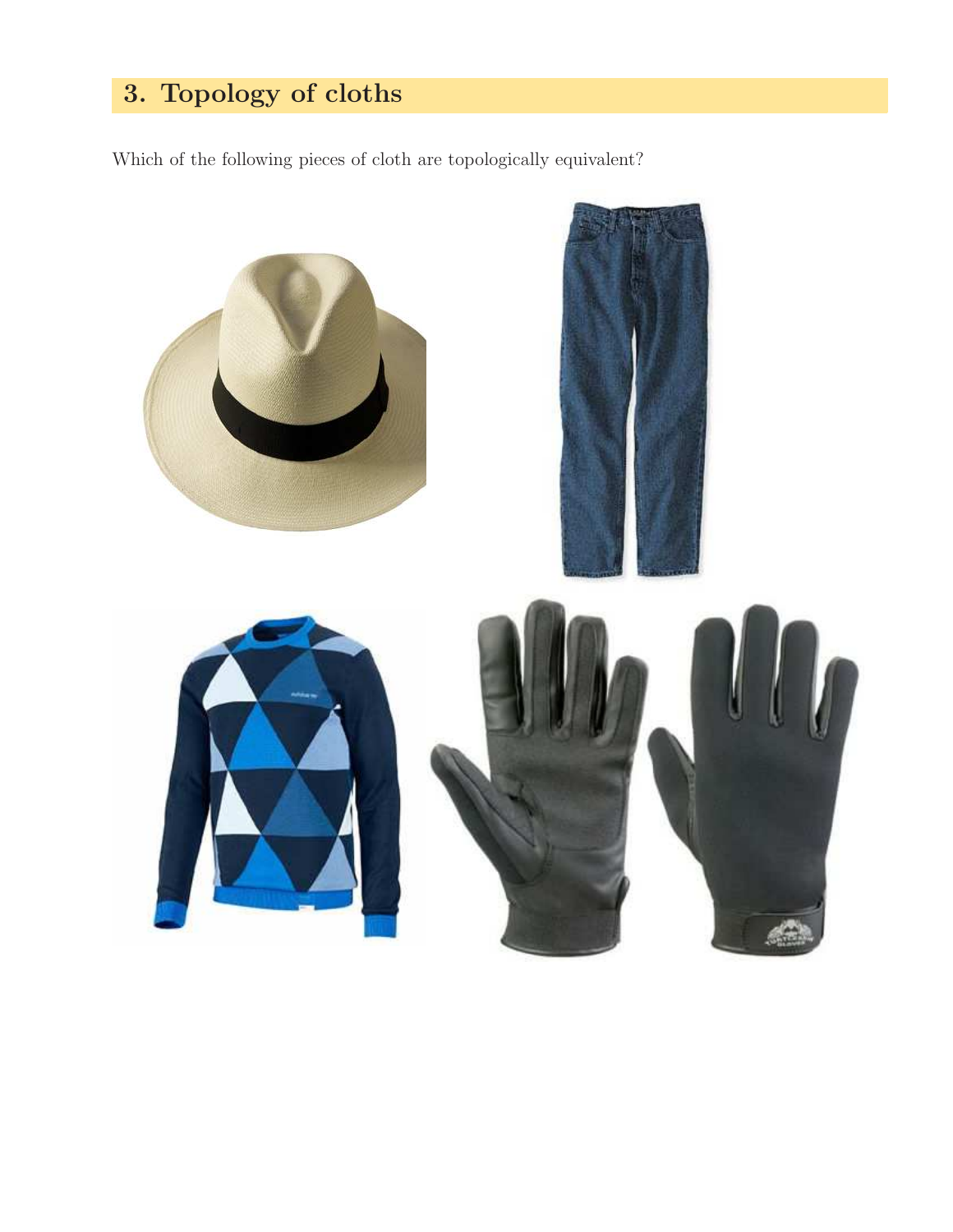# Lecture 9: Topology of Surfaces

### 1. Objective

By identifying sides of a square we obtain models of compact surfaces: the sphere, the torus, the projective plane and the Klein bottle. We want to explore here the topology of these spaces, especially the simply conntectedness: can one pull any closed rope in this space to a point? Only the sphere is simply connected.

#### 2. The torus

1) Draw some curves on the torus, which can not be pulled together to a point.



### 2. The projective plane

2) Draw a curve on the projective plane, which can not be pulled together to a point.





3. The Klein bottle